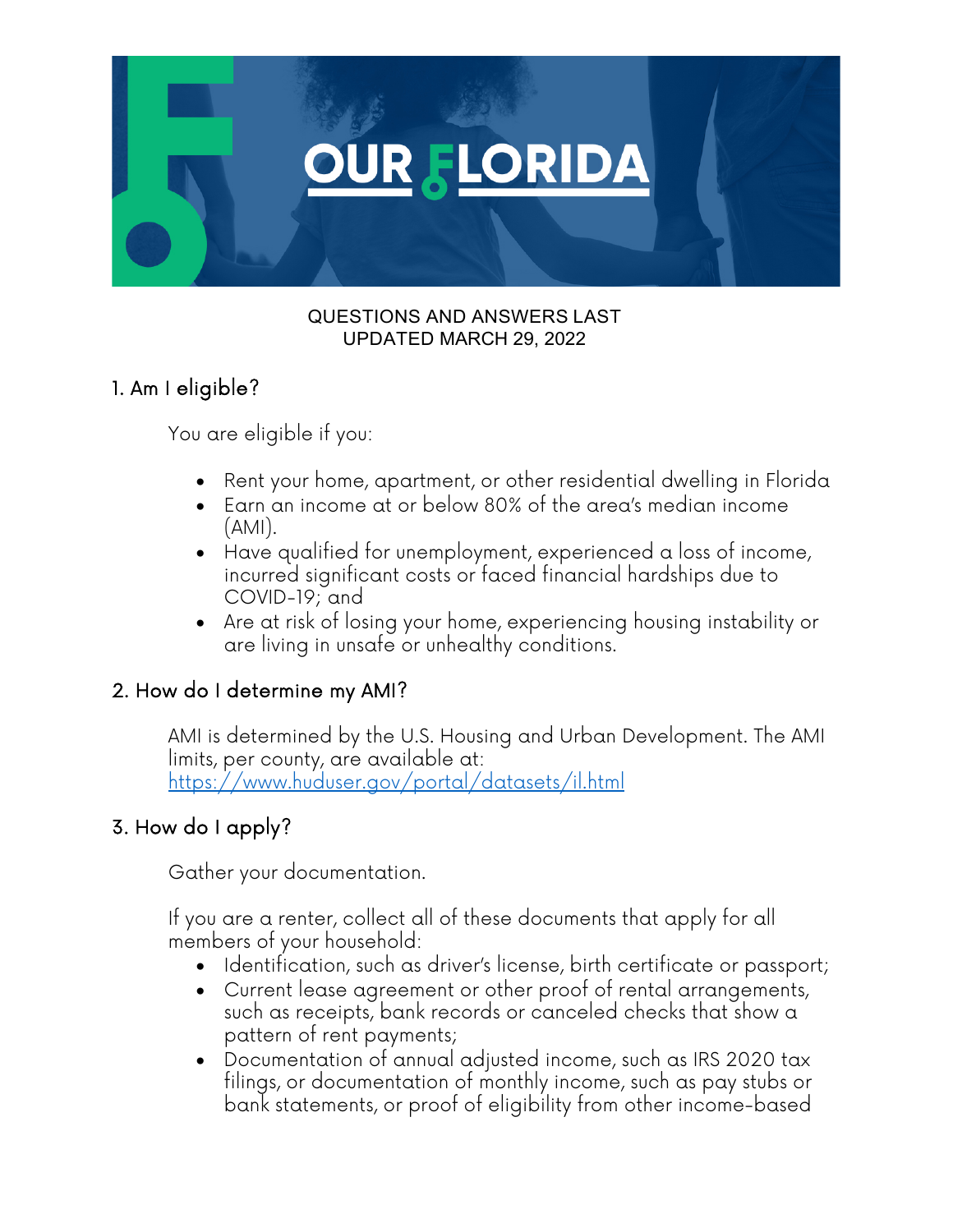programs, such as SNAP, TANF or Medicaid, or currently residing in subsidized housing or low-income housing;

- Documentation of unemployment benefits or proof of reduction in household income or proof of increased costs (medical expenses, childcare, transportation) due to COVID-19; and
- Notice of past due rent, lease termination or eviction, or condemnation order or failed inspection report from local government,

If you are a business or landlord, collect these documents:

- Identification, such as driver's license, birth certificate or passport;
- Verification of property ownership or proof of property management;
- Bank deposit information; and
- Notice of late rent, a notice of eviction, or an eviction court filing.

Visit www.OURflorida.com to begin your application process.

Eligible rental payments will be made directly to landlords or qualifying management companies, and eligible utility payments will be made directly to utility companies for applicants who qualify. Payments are determined by lease agreements, associated fees, and statements for utilities.

If you are not able to apply online, additional options include a toll-free number: 1-833-493-0594. In addition, there will be OUR Florida locations throughout the state to assist residents who choose to apply in person.

# 4. If I have already received relief or assistance, can I still apply?

If you have already received assistance through CARES Act, state and local relief funds or private, non-profit organizations, the rent or utility bills that were covered by these programs are not eligible for payments through OUR Florida. Outstanding rent and utility bills that were not covered by these programs may be eligible for support from OUR Florida.

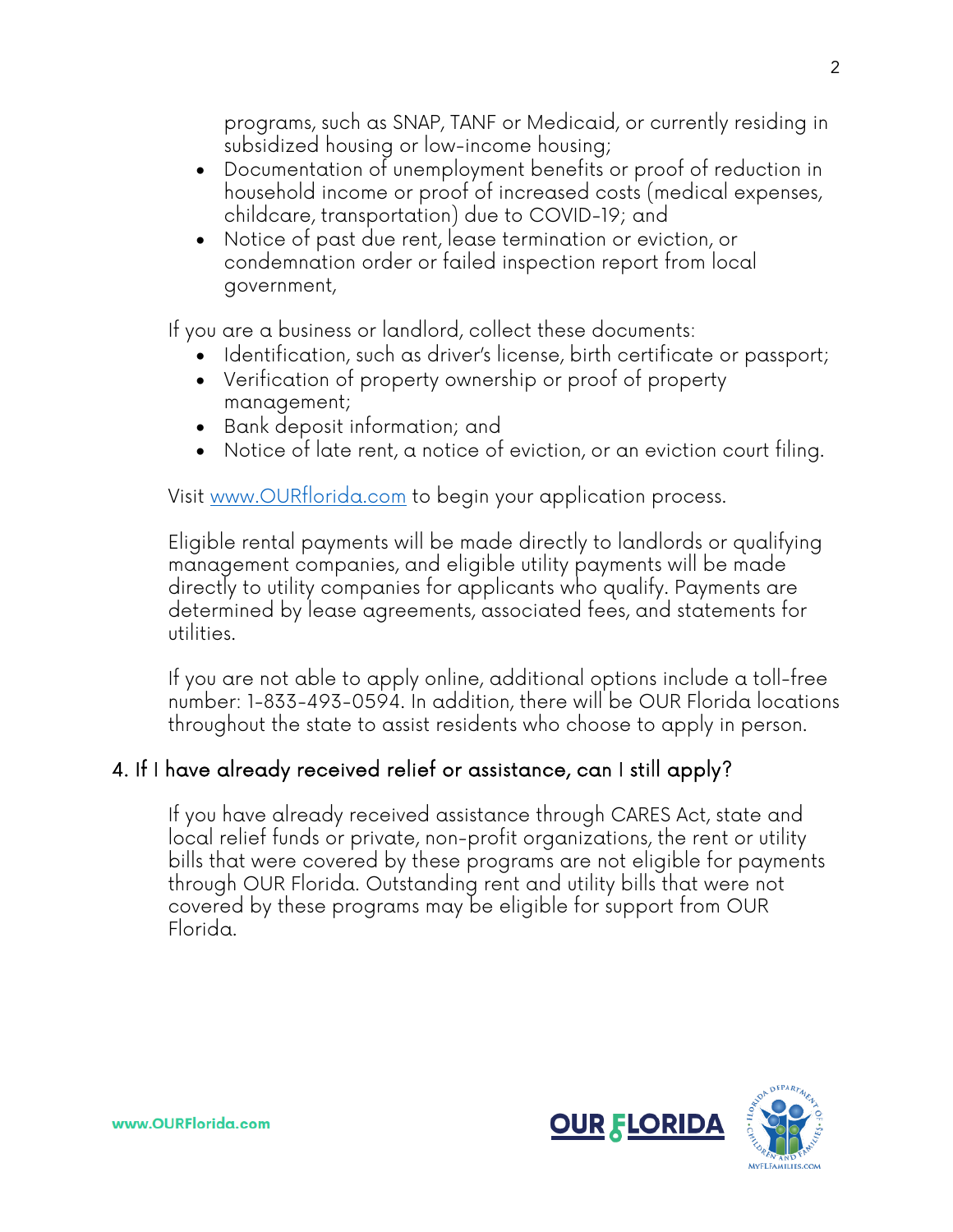### 5. What form of identification is required?

Any one of the following documents can be used to provide proof of identification:

- Driver's license;
- State identification;
- College identification;
- Passport;
- Birth certificate;
- Military identification;
- Voter registration card;
- Tribal identification;
- Employer identification; or
- DHS issued immigration identification/documents, including employment authorization document (EAD), documentation of lawful permanent residency including i-551, or i-94, certificate of naturalization, certificate of citizenship, foreign passport with a valid unexpired us visa.

# 6. What if I don't have a lease agreement?

Any one of the following documents can be used to provide proof of a living arrangement:

- Current rent or lease agreement
- Expired rent or lease agreement and proof on ongoing rent such as:
	- o Receipts for rent payments
	- o Current utility payments for the property in the name of the renter
	- o Cancelled check stubs showing purpose and landlord
	- o Bank records that demonstrate continuing rent payments
- Attestation by the landlord of an agreement to rent and payments made accompanied by:
	- o Evidence of payments by the renter

If no lease or attestation by the landlord is available, the renter must demonstrate a minimum pattern of three months of rent payments (such as cancelled checks or bank statements that identify the landlord and purpose of payments).

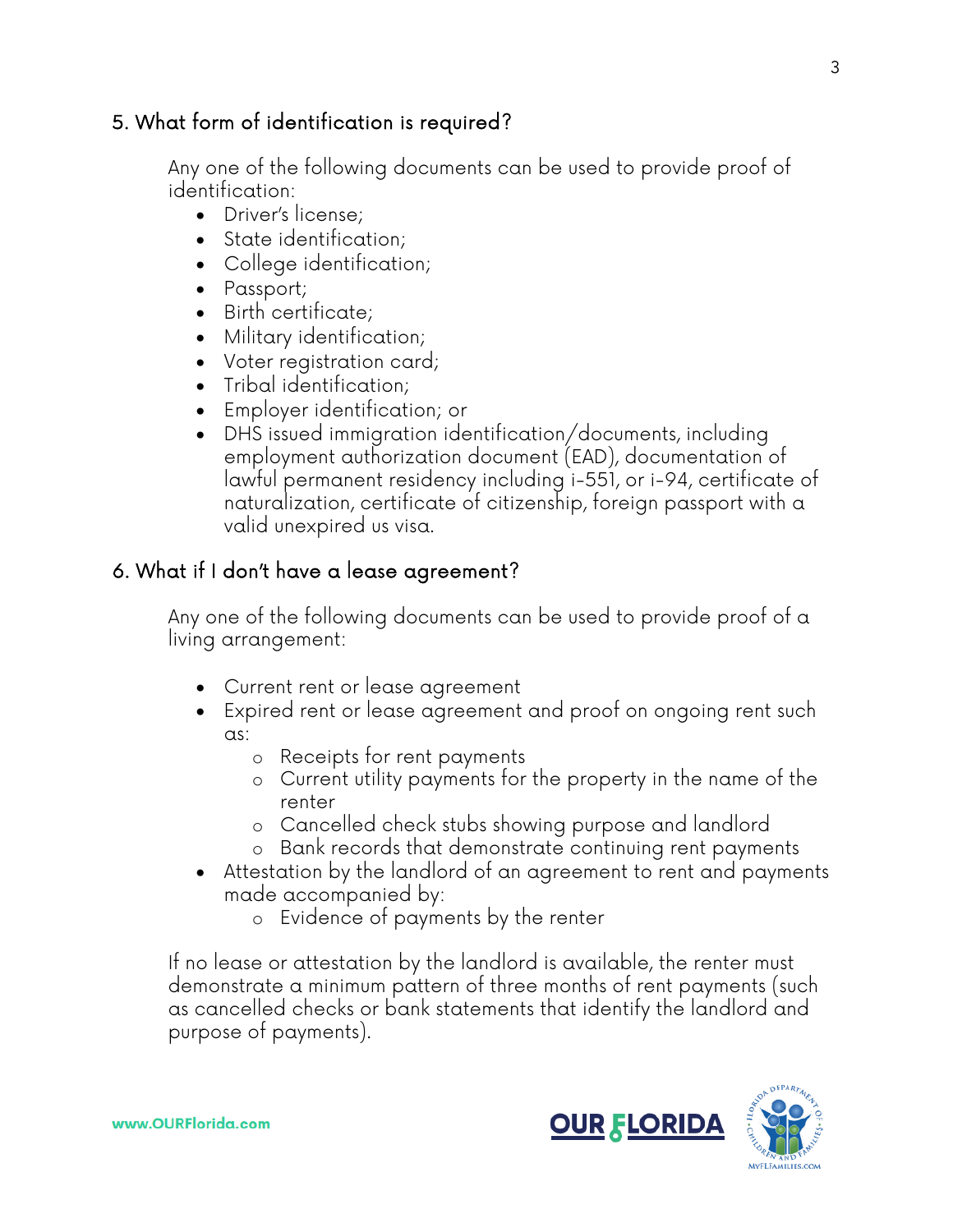### 7. I am paid for my job in cash. I don't receive pay stubs. What other proof can I provide?

Each adult household member who reports cash income must submit a signed self-attestation of cash income. Income will be verified through other sources.

### 8. How do I provide proof that I lost income due to COVID-19?

The State defines a reduction in household income relative to the AMI of the applicant household.

For a household with an AMI of less than 50%: A reduction in income of more than \$60 per month.

For a household with an AMI of more than 50% but less than 80% AMI: A reduction of income or more than \$100 per month

Verification of income reduction may include:

- Letter from employer stating reduced wages
- Notice of business closure
- Proof of wages prior to 3/13/2020 and wages after 3/13/2020 (at least three pay periods) showing reduction
- Proof of loss child support
- Proof of loss of spousal support
- Termination or layoff notice
- Employer attestation indicating reduction
- Proof of routine cash deposits prior to 3/13/2020 and after 3/13/2020 for individuals with cash income

In addition to any documentation, an applicant qualifying under this section must provide an attestation.

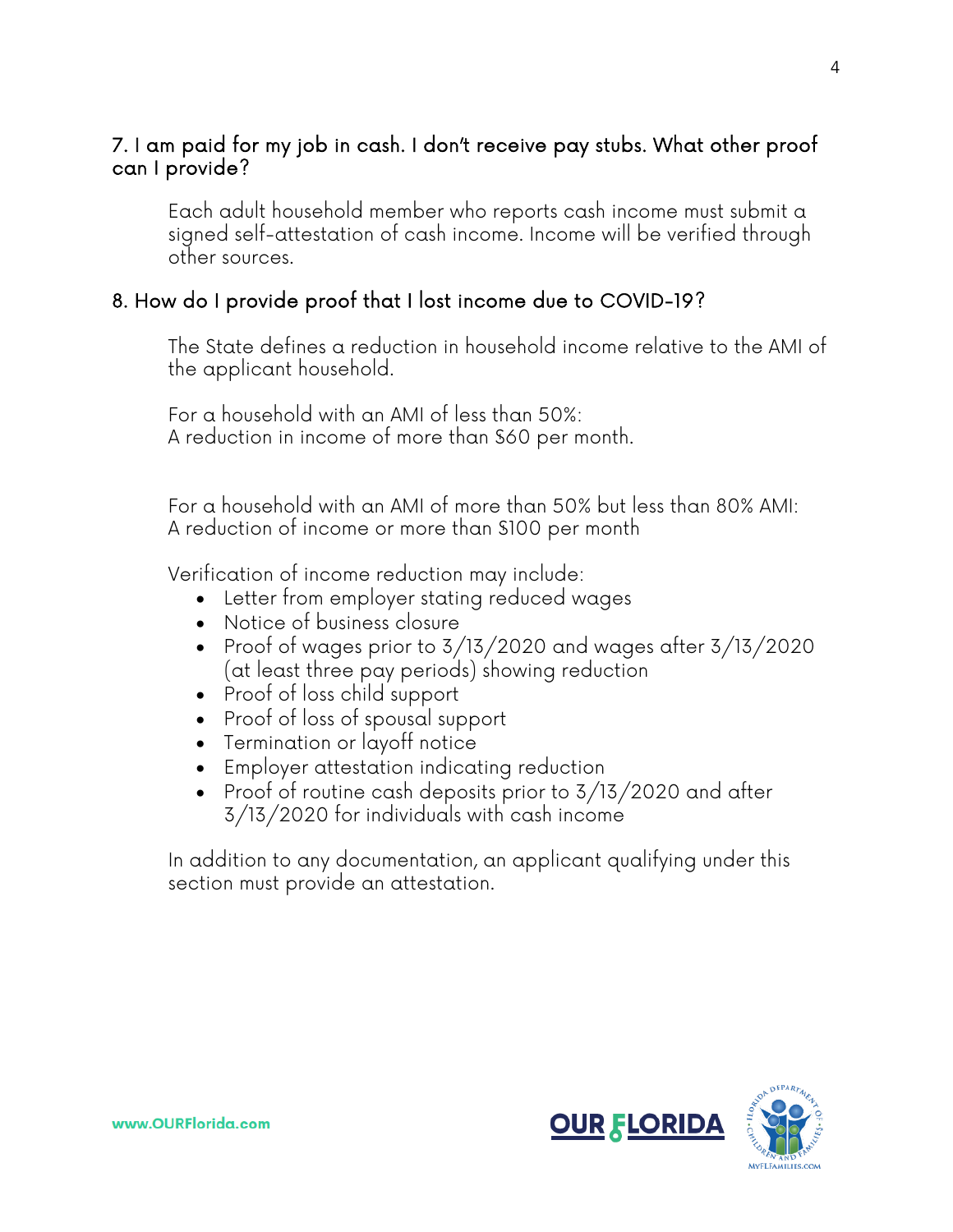### 9. How do I provide proof that I incurred significant costs due to COVID-19?

Applicants must demonstrate that they had a loss if income or incurred significant costs due to COVID-19. Eligible applicants may have incurred expenses related to:

- Treatment for COVID-19;
- Actions taken to prevent infection;
- Costs for relocation due to financial or health circumstances;
- Purchases to support remote work or school;
- Childcare needs due to school closure;
- Cost of alternative transportation;
- Increase in utility costs; or
- Penalties for late rent or utilities.

For a household with an AMI of less than 50%: Total cost incurred must be greater than or equal to \$400.

For a household with an AMI of more than 50% but less than 80% AMI: Total cost incurred must be greater than or equal to \$800.

Applicants must provide verification for expenses, such as:

- Receipts for purchased items;
- Medical bills; or
- Proof of utilities prior to  $4/1/2020$  and utilities after  $4/1/2020$  (at least three bills) demonstrating an increase.

In addition to any documentation, an applicant qualifying under this section must provide an attestation.

#### 10. I have only received verbal threats that I will be evicted. How can I provide proof that I am at risk of housing instability to qualify for assistance?

There are multiple ways to prove a risk of homelessness or housing instability, including:

- The calculated household income is less than 30% of the AMI.
- Housing costs exceed 50% of the current household income.
- One or more members of the household has moved due to economic reasons at least twice in the last 60 days.

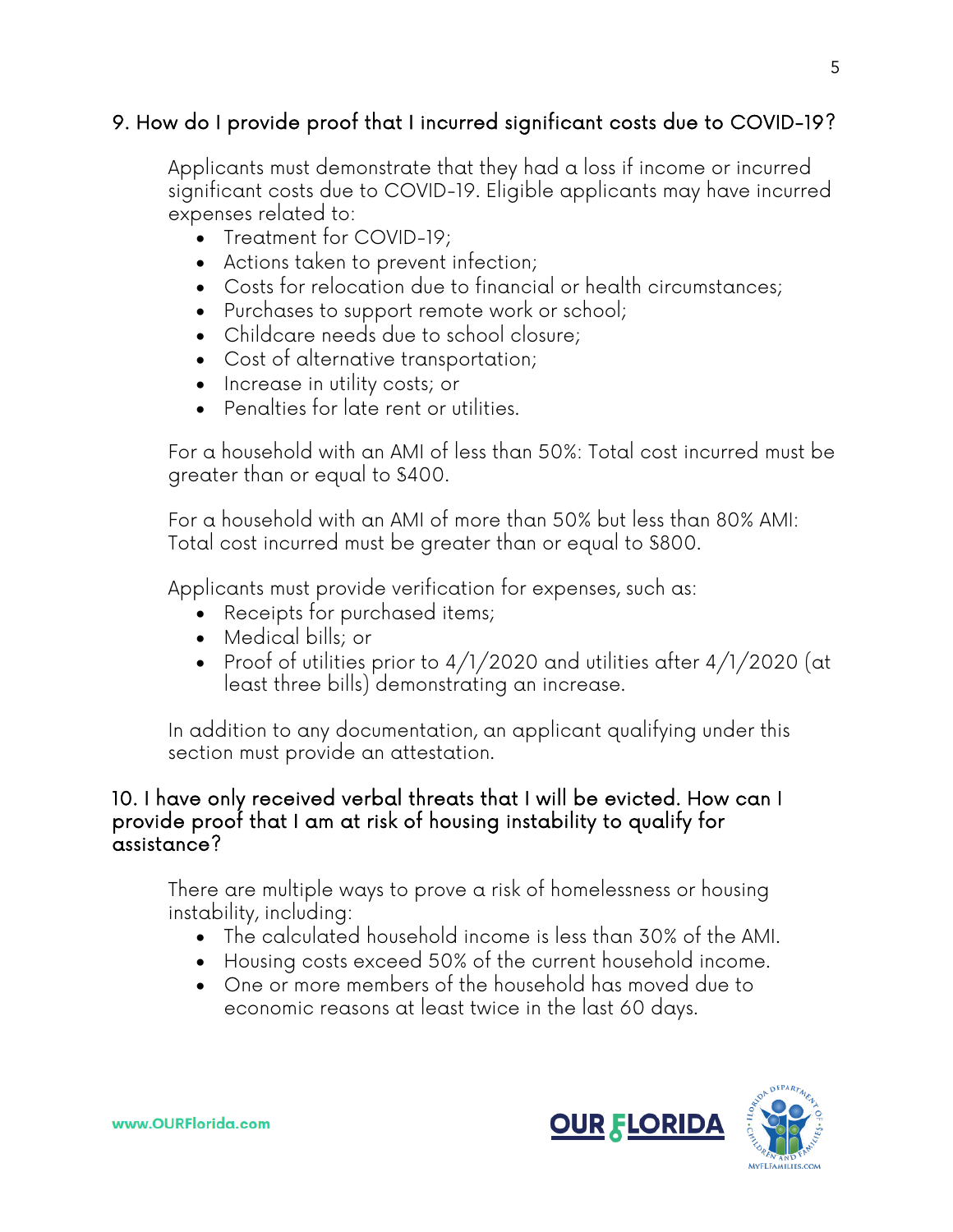- The household has been notified that their right to occupy their current housing or living situation will be terminated, including at the end of the eviction moratorium.
- The household has received a notice of vacate or eviction since March 13, 2020.
- The applicant household has past due rent or utilities.
- The applicant lives in a hotel or motel.

Verification may include:

- Past due rent notices
- Utility bills in the name of an applicant since 3/13/2020 at different addresses
- Written notice to vacate the dwelling for failure to pay rent
- Eviction notice
- Notice of termination of tenancy
- Established pattern of housing instability, including
	- o Mail from a government agency received at different addresses dated or postmarked after 3/13/2020
	- o Notice to vacate from prior address since 3/13/2020
	- o Notice of Eviction from prior address since 3/13/2020
	- o Prior rental agreements

### 11. What is the review process for applications?

Landlords or tenants will submit an application online at www.OURFlorida.com. A landlord may help a tenant complete the application, but the tenant must sign it. OUR Florida staff will review the information submitted to determine if any additional information is required and verify the information. If the applicant is determined eligible for relief, the payment will be calculated. Once completed, the applicant will receive notification of eligibility, and payments will be made directly to the business, landlord and/or utility provider.



6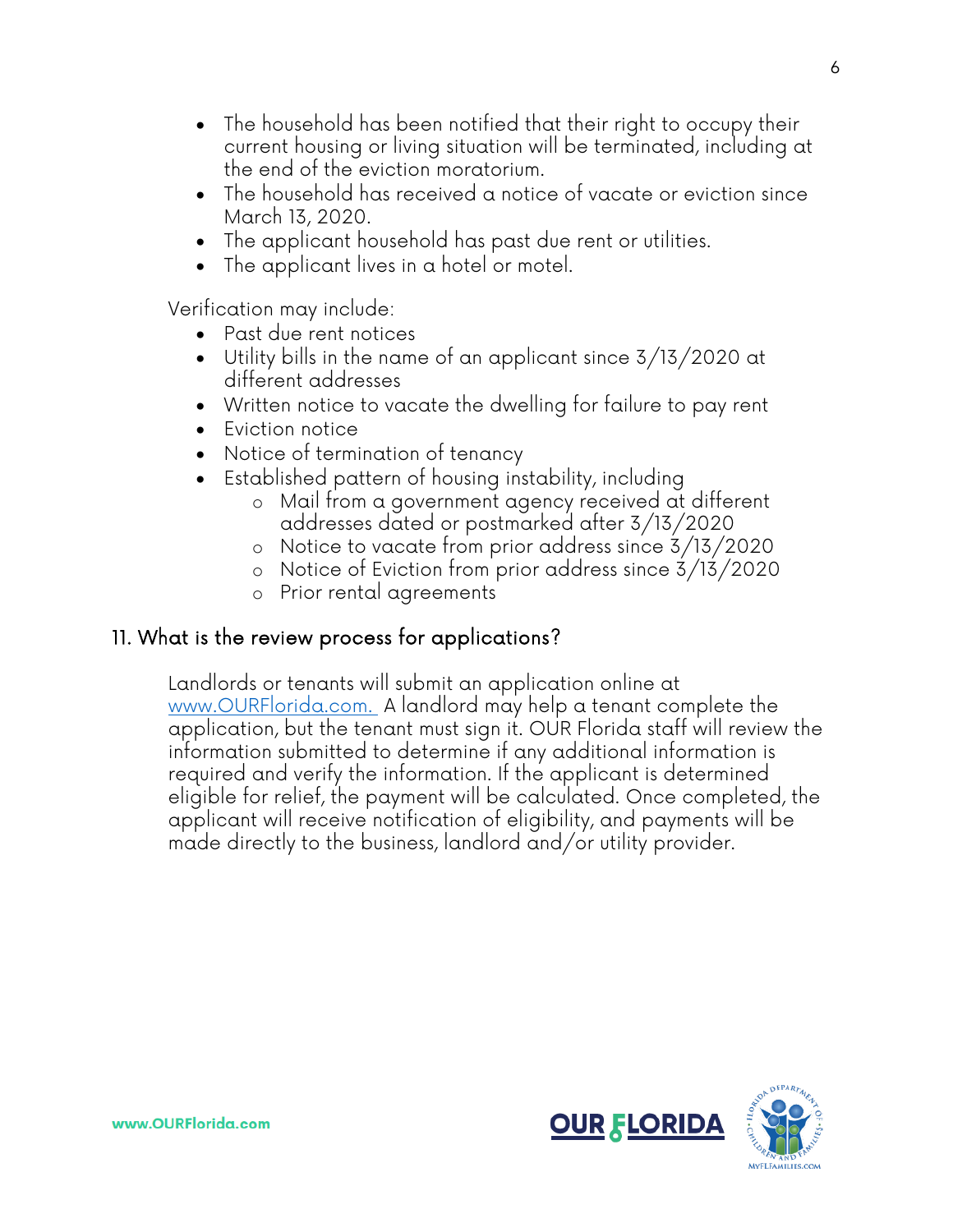### 12. How will OUR Florida confirm that applicants are eligible?

To be eligible you must:

- Rent your home, apartment, or other residential dwelling in Florida Earn an income at or below 80% of the area's median income (AMI).
- Have qualified for unemployment, experienced a loss of income, incurred significant costs or faced financial hardships due to COVID-19; and
- Are at risk of losing your home, experiencing housing instability or are living in unsafe or unhealthy conditions.

Once an applicant submits all required documentation to respond to the requirements, OUR Florida will review that documentation to confirm applicant eligibility.

### 13. How will OUR Florida ensure that applicants have not received assistance from other entities to help pay rent and utilities?

All applicants are required to disclose if they have received assistance from any other sources. Additionally, the OUR Florida program will crossreference all applications to confirm the applicant has not received duplicative assistance.

### 14. How is OUR Florida different from CITY/COUNTY Emergency Rental Assistance Program?

OUR Florida is Florida's state-wide federally-funded Emergency Rental Assistance program. It is implemented under the authority of the Department of Children and Families.

Both the state and city or county programs operate under similar eligibility requirements.

Applicants receiving assistance through a city or county program are not eligible to receive the same benefits through OUR Florida.

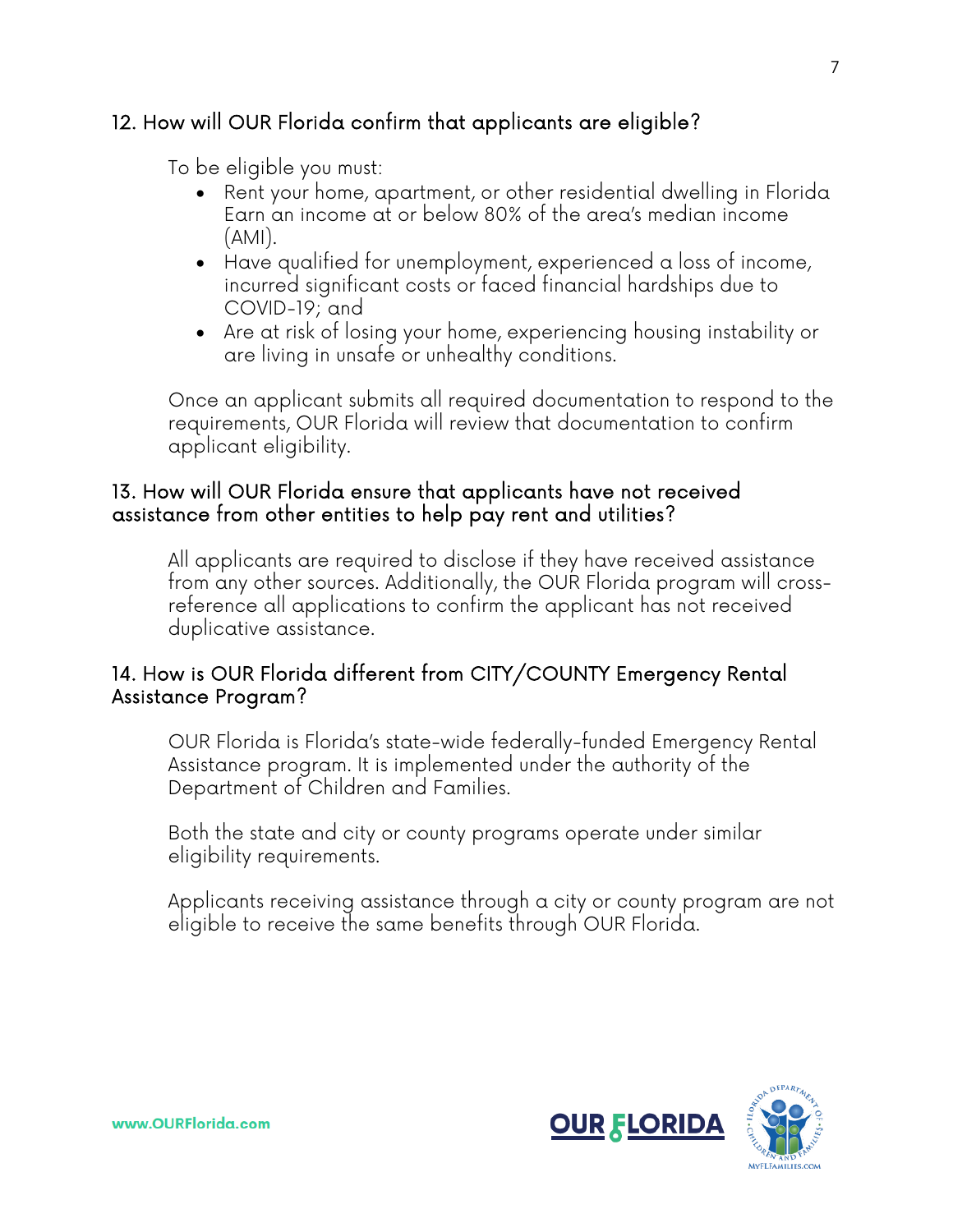#### 15. If I live in CITY/COUNTY that has an Emergency Rental Assistance Program, can I still apply for OUR Florida assistance?

Yes. OUR Florida is available to all qualified applicants in Florida, even if you live in a city or county that has its own local program.

However, if you received Emergency Rental Assistance or other programs through your city or county, you are not eligible for assistance through OUR Florida for rent or utilities for months you previously received assistance.

### 16. I filed an application, when will I receive payment?

Once an application is submitted, it is reviewed to determine if the applicant is eligible and to calculate payment. Once approved, OUR Florida will issue payments directly to the business, landlord and/or utility provider. To check the status of your application and payment visit www.OURFlorida.com or call 1-833-493-0594.

### 17. I am a landlord. Can I file an application on behalf of my tenant?

The application can be submitted by either the landlord or eligible household member. The identity of the renter and the landlord must be established as a condition of eligibility. A renter must sign the application for assistance attesting that all information is correct. The application must be signed by the renter and required documentation may be submitted by the landlord on behalf of the renter, to the extent feasible.

#### 18. I live in low-income housing, but I can't afford my rent. Can I qualify for OUR Florida?

Applicants who reside in subsidized housing, such as Low-Income Housing Credit, Public Housing, or Indian Housing Block Grant-assisted housing are eligible for the tenant-owed portion of rent, if the household has not or will not be reimbursed funds by another federal assistance program. An attestation from the client is required.

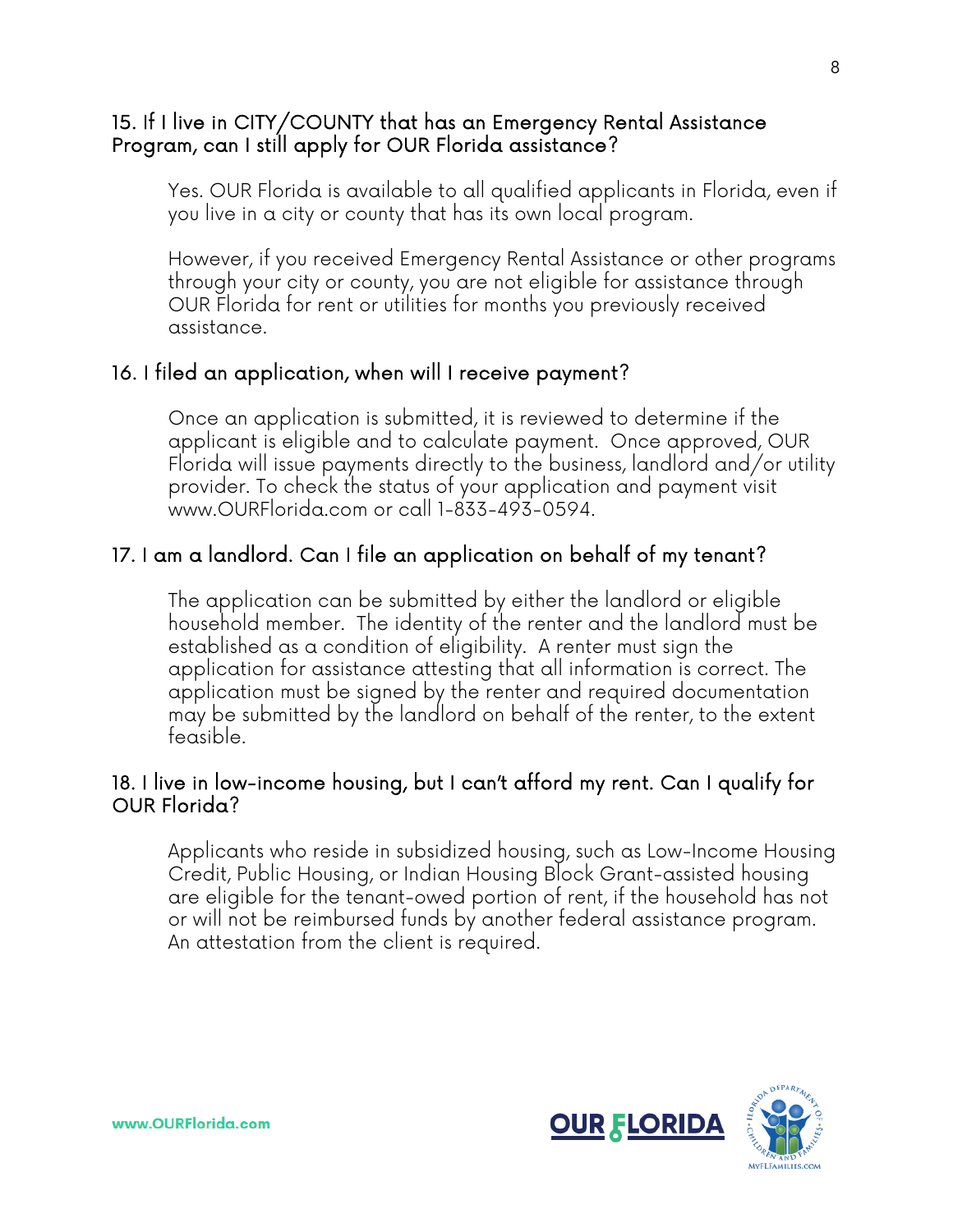### 19. How will my assistance be calculated?

Determination of rent amounts must be determined by a current lease, signed by the applicant and the landlord or sublessor, that identifies the unit where the applicant resides and establishes the rental payment amount where possible. Fees included in the lease, whether separately identified or included in an overall rent payment, such as pet fees or garbage fees, are eligible for assistance.

If a household does not have a signed lease, monthly rental amounts may be documented by:

- Cancelled checks or payment record
- Attestation by the landlord who can be identified as the verified owner or management agent of the unit

If no lease or attestation by the landlord is available, the renter must demonstrate a minimum of three months pattern of rent payments (such as cancelled checks or bank statements that identify the landlord and purpose of payments).

Arrearages must be documented by a notice of late rent, a notice of eviction, eviction court filing information, or a signed attestation by the landlord.

The maximum payment to an eligible household, including rent and utilities is \$2,000 per month. The maximum total payment for any household over the course of the program is \$15,000.

Payments for electricity, gas, water and sewer, and trash removal may only be approved for separate charges to the client must be made directly to utilities. All payments for utilities and home energy costs must be supported by a bill, or invoice in the name of the tenant reflecting the address for each qualifying utility for a period after April 1, 2020. Utilities and home energy costs that are covered by the landlord are treated as rent. Arrearages owed in the name of the primary applicant for expenses after April 1, 2020 on a different property may be included.

Telephone, cable and internet are NOT considered utilities.

The applicant is not required to apply for or receive rental assistance in order to request assistance for utility arrearages. Utility assistance may